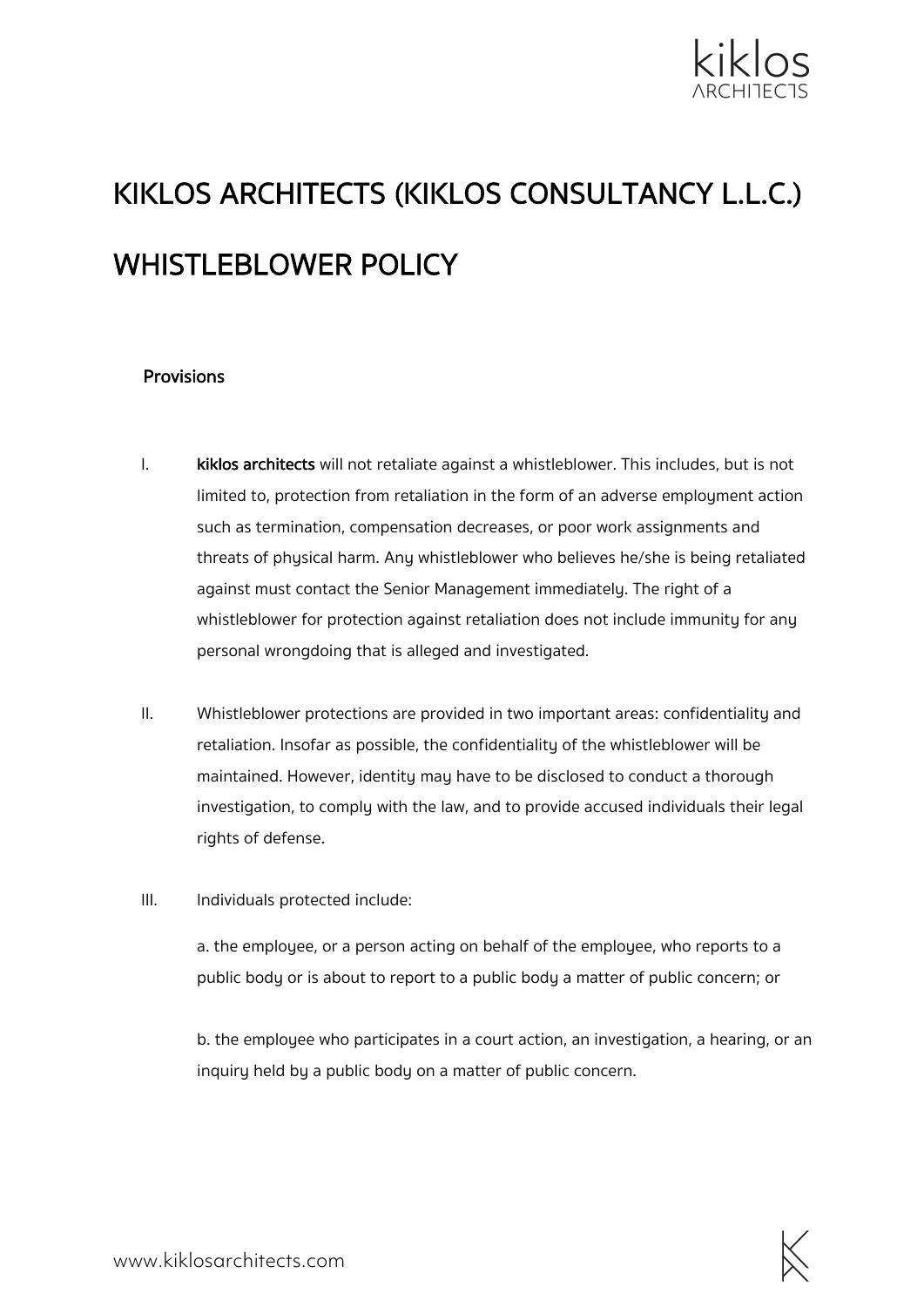

- IV. The organization may not discharge, threaten, or otherwise discriminate against an employee regarding the employee's compensation, terms, conditions, location, or privileges of employment.
- V. The organization may not disqualify an employee or other person who brings a matter of public concern, or participates in a proceeding connected with a matter of public concern, before a public body or court, because of the report or participation, from eligibility to bid on contracts with the organization; receive land under a district ordinance; or receive another right, privilege, or benefit.
- VI. The provisions of this policy do not:
	- a. Require the organization to compensate an employee for participation in a court action or in an investigation, hearing, or inquiry by a public body.
	- b. Prohibit the organization from compensating an employee for participation in a court action or in an investigation, hearing, or inquiry by a public body.
	- c. Authorize the disclosure of information that is legally required to be kept confidential; or
	- d. Diminish or impair the rights of an employee under a collective bargaining agreement.
- VII. Limitation to protections:
	- a. A person is not entitled to the protections under this policy unless he or she reasonably believes that the information reported is, or is about to become, a matter of public concern; and reports the information in good faith.
	- b. A person is entitled to the protections under this policy only if the matter of public concern is not the result of conduct by the individual seeking protection,

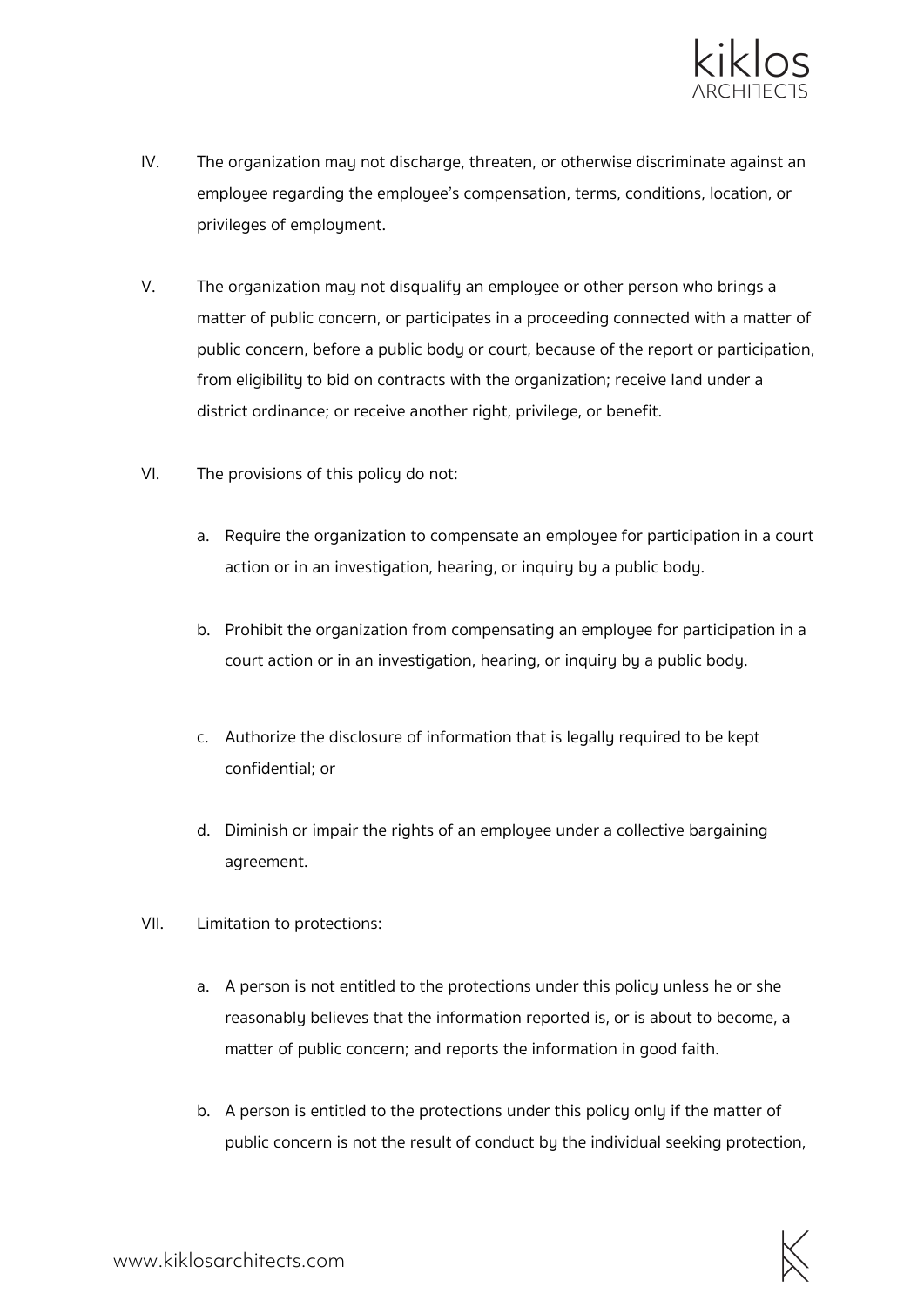

unless it is the result of conduct by the person that was required by his or her employer.

- c. Before an employee initiates a report to a public body on a matter of public concern under this policy, the employee shall submit a written report concerning the matter to the organization's chief executive officer. However, the employee is not required to submit a written report if he or she believes with reasonable certainty that the activity, policy, or practice is already known to the chief executive officer; or that an emergency is involved.
- VIII. Relief and penalties:
	- a. A person who alleges a violation of this policy may bring a civil action and the court may grant appropriate relief.
	- b. A person who violates or attempts to violate this policy is also liable for a civil fine of not more than forty thousand UAE Dirhams (AED 40,000.00).

#### Procedures

- I. If an employee has knowledge of or a concern of illegal or dishonest/fraudulent activity, the employee is to contact his/her immediate supervisor or the Senior Management, who is responsible for investigating and coordinating any necessary corrective action.
- II. The whistleblower is not responsible for investigating the alleged illegal or dishonest activity, or for determining fault or corrective measures; appropriate management officials are charged with these responsibilities.
- III. Examples of illegal or dishonest activities include violations of federal, state, or local laws; billing for services not performed or for goods not delivered; and other fraudulent financial reporting. The employee must exercise sound judgment to avoid baseless allegations. An employee who intentionally files a false report of wrongdoing will be subject to disciplinary action.